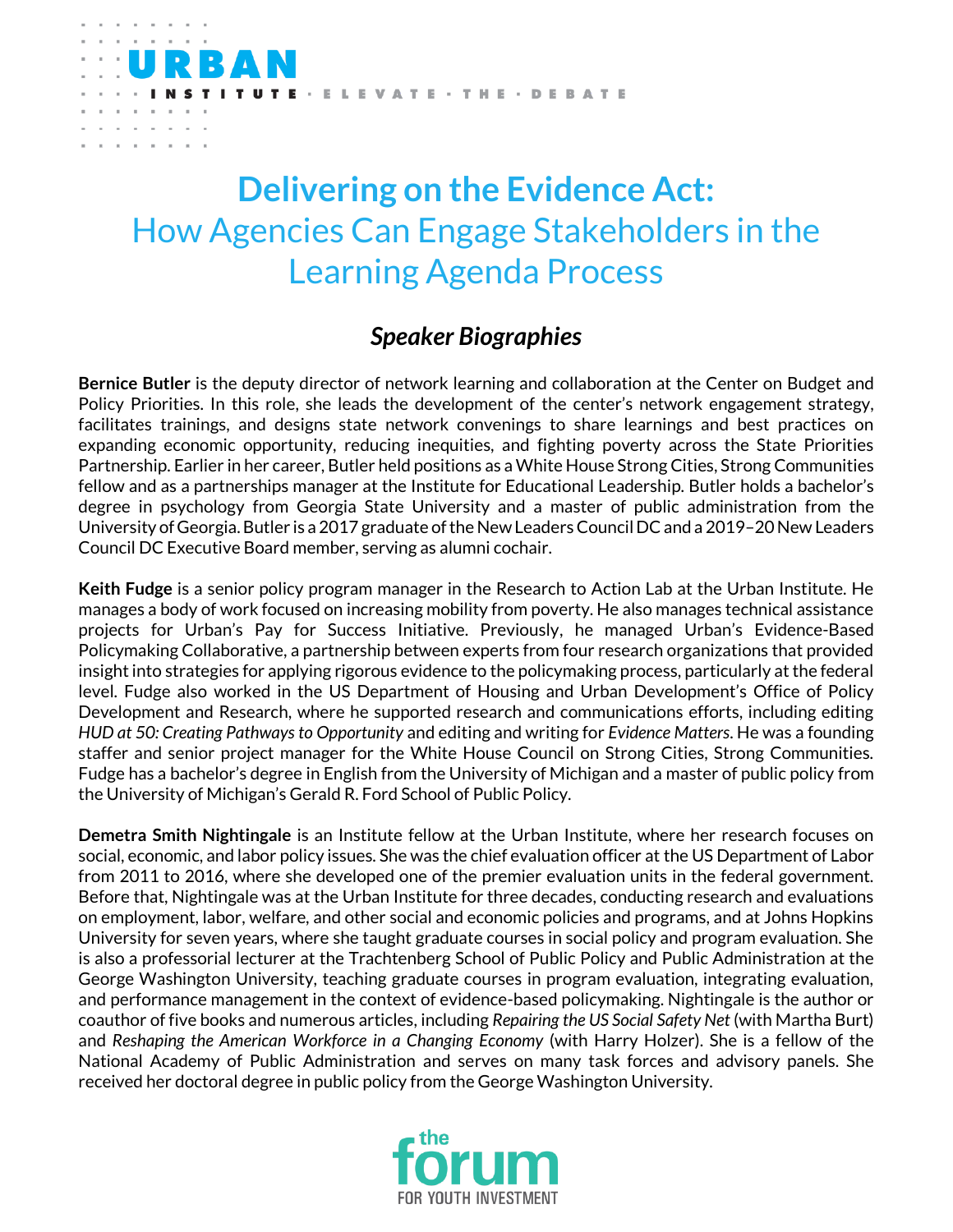TE · ELEVATE · THE · DEBATE

**Nicole Patton Terry** is the Olive & Manuel Bordas professor of education in the School of Teacher Education, associate director of the Florida Center for Reading Research, and deputy director of the Regional Education Lab Southeast at Florida State University. She currently serves as an associate editor for the *Journal of Learning Disabilities* and a board member for the Society for the Scientific Study of Reading. A former special education teacher, Terry's research and scholarship focus on young children with and without disabilities who struggle to acquire language and literacy skills, particularly children of color and children living in poverty. Terry directs the Village, a division within the Florida Center for Reading Research responsible for creating and maintaining partnerships with diverse community stakeholders. Taking a collective impact approach, the Village strives to promote reading achievement, school readiness, and school success among vulnerable children and youth. Terry completed her undergraduate and graduate studies in communication sciences and disorders, with an emphasis on learning disabilities, at Northwestern University.

**Vivian Tseng** is senior vice president, program, at the William T. Grant Foundation. Tseng leads the foundation's grantmaking programs and its initiatives to connect research, policy, and practice to improve child and youth outcomes. In 2009, she launched the foundation's initiative on using research evidence in policy and practice, which has generated over 50 funded studies and informed the grantmaking programs of private and public funders across the country. She has been instrumental in the growing field of researchpractice partnerships, including by supporting the creation of field-defining resources and the National Network of Education Research-Practice Partnerships. Under her leadership, the foundation has strengthened its internal diversity, equity, and inclusion work; increased its grantmaking and capacity support to underrepresented researchers; and developed a program to support stronger mentoring relationships for graduate students of color. Tseng regularly writes and speaks to international and domestic audiences on evidence-informed policy and practice. Her studies of racial, cultural, and immigration influences on child development have been published in *Child Development*, and her research on improving social settings and promoting social change have appeared in the *American Journal of Community Psychology*. She received her doctoral degree from New York University and her bachelor's degree from the University of California, Los Angeles. She serves on the boards of the Forum for Youth Investment, Asian Americans and Pacific Islanders in Philanthropy, and Grantmakers Concerned with Immigrants and Refugees. She was previously on the psychology and Asian American studies faculty at California State University, Northridge.

**Mary Ellen Wiggins** is the director of policy and research at the Forum for Youth Investment. Before joining the forum in May 2019, she worked at the White House Office of Management and Budget (OMB), playing key roles on their evidence, performance, and community solutions teams. Toward the end of her tenure there, she led the development and launch of the President's Management Agenda and helped cocreate the Government Effectiveness Advanced Research Center. Before that, she supported place-based approaches as deputy director for the White House Community Solutions Task Force, launched and managed implementation of performance partnership pilots for disconnected youth, and led OMB's strategy to support federal pay for success policy. She also managed operations for the \$32.5 million Partnership Fund for Program Integrity Innovation, which funded pilot projects on modernizing how states share foster care records, strengthening state and local juvenile justice program effectiveness, and producing replicable tools to help states and localities integrate health and human services systems. Through these combined efforts, she played a critical role in helping grow government capacity and consensus to work across silos of authority, funding, evidence, and expertise to enable on-the-ground improvements in the lives of disadvantaged youth and families. Wiggins has a master of public administration from the University of Georgia and a bachelor's degree in urban studies from Wellesley College.